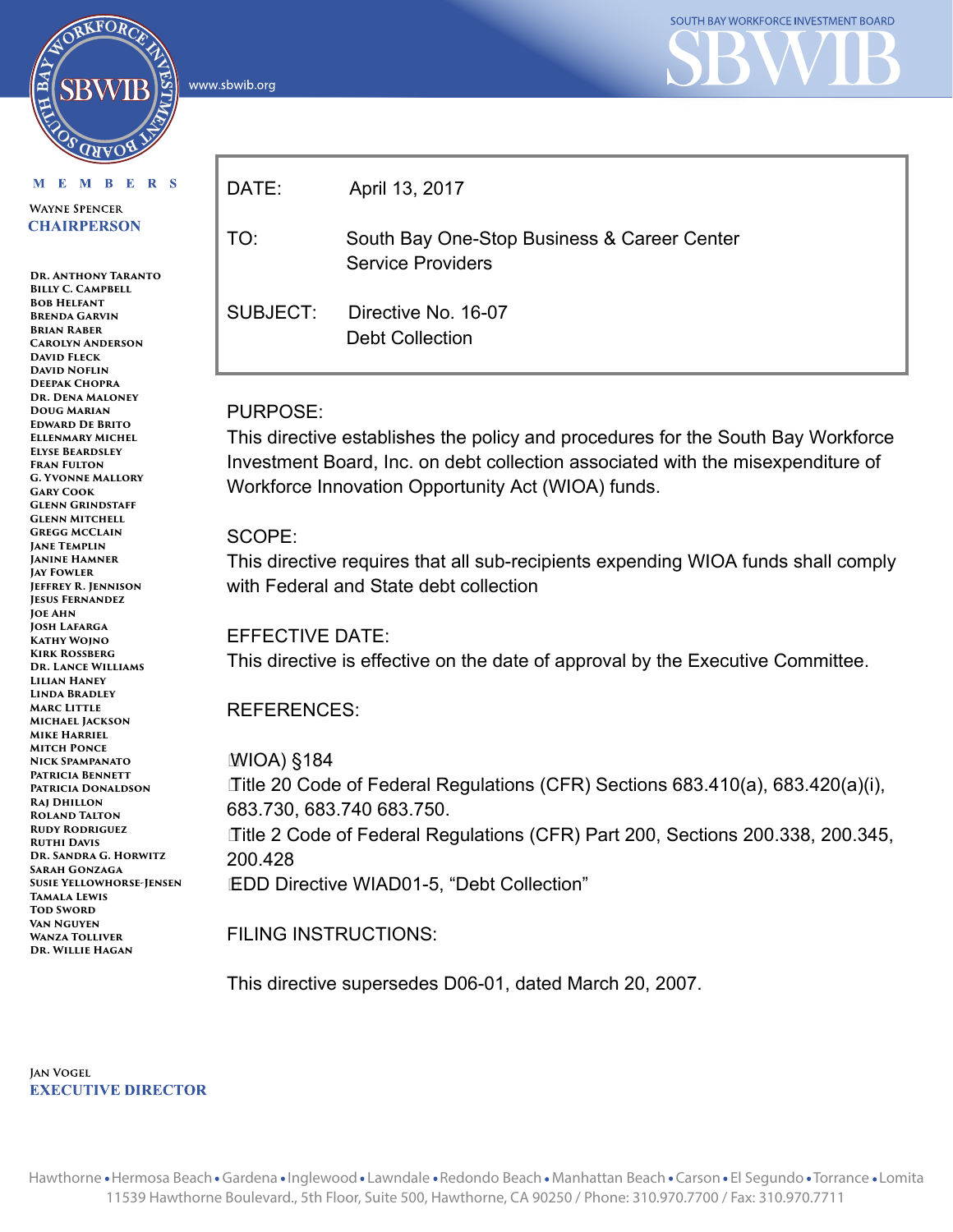### **BACKGROUND:**

WIOA requires all subrecipients expending WIOA funds to comply with Federal and State debt collection requirements. Among the required controls specified in 20 CFR §683.420(a)(i) is a process for collecting debts. Information on appeals, waivers and offsets is contained in the Department of Labor, One-Stop Comprehensive Financial Management Technical Assistance Guide Part II, Chapter II-13-Disposition of Disallowed Costs.

#### **POLICY AND PROCEDURES:**

#### **DEFINITIONS:**

**Final determination** is the awarding agency's decision to allow or disallow questioned costs and resolve any non-monetary findings.

**Final debt** is the amount owed based on the awarding agency's final determination if an appeal is not filed, or the decision issued in response to an appeal. Included in final debts are funds due from, but not limited to, incidents of fraud, malfeasance, misapplication of funds or other serious violations or illegal acts.

#### **POLICY:**

The SBWIB, Inc. is responsible for local subrecipient audit resolution and aggressive debt collection action. At the State level, audit resolution and debt collection are the responsibility of the Employment Development Department's (EDD) Compliance Review Division (CRD).

The settlement of all debts resulting from fraud, malfeasance, misapplication of funds or other serious violations or illegal acts must be cash from nonfederal sources. *Funds collected by the SBWIB, Inc. in settlement of these debts must be returned to CRD immediately on their receipt.* The mailing address for CRD is:

> Employment Development Department Compliance Review Division, MIC 22M P.O. 826880 Sacramento, CA 94280-0001

The SBWIB, Inc. will maintain records that document the actions taken with respect to debt collection, restoration, or other debt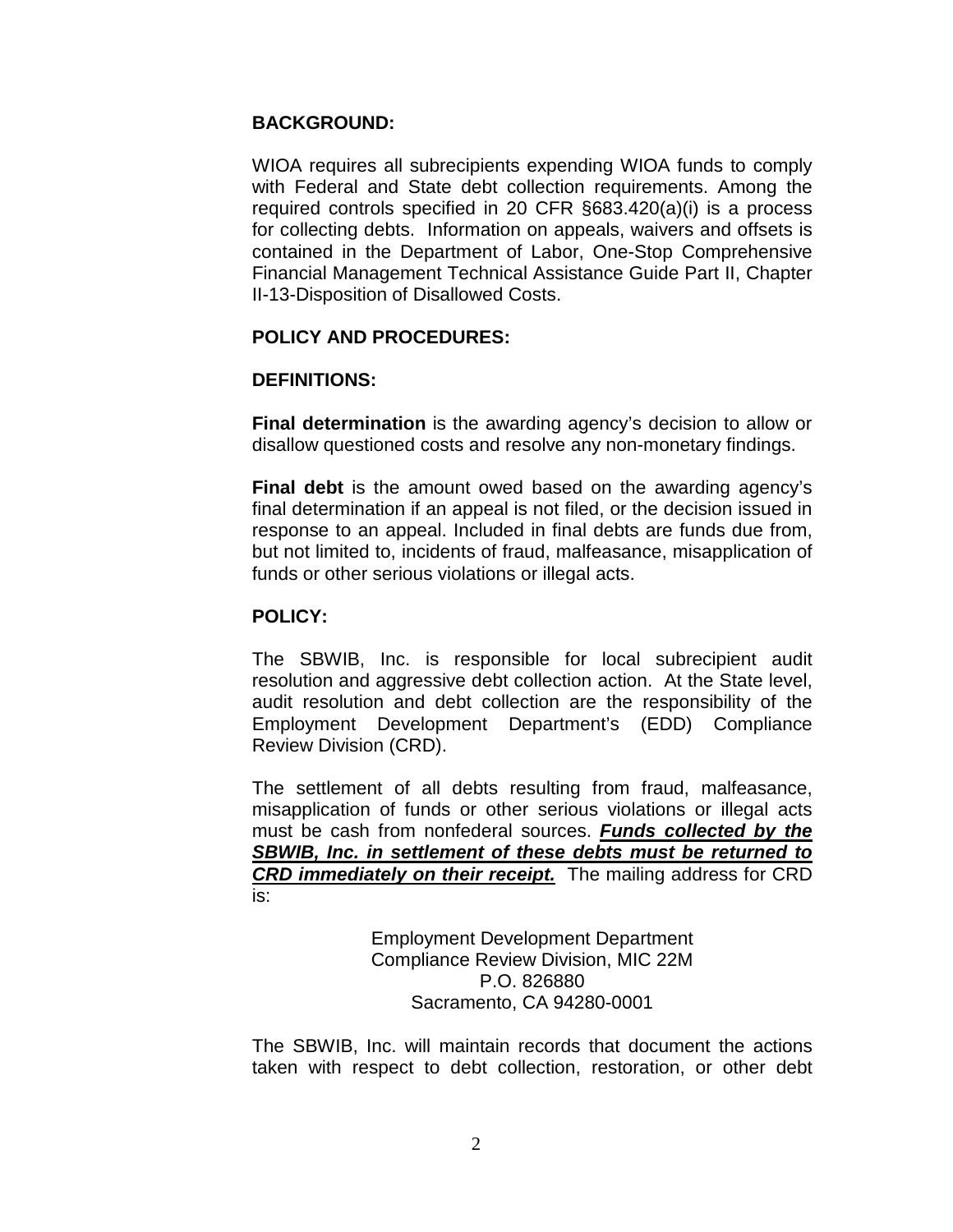resolution activities. The SBWIB, Inc. must also document why the actions were taken to support their decisions.

Any debt involving fraud or abuse shall be repaid in cash. Funds collected in settlement of these debts will be returned to Employment Development Department (CRD). The refund check will identify the title and year to which the misexpenditure was originally charged.

When the debt was not a result of fraud, malfeasance, misapplication of funds or other serious violations or illegal acts, the cash repayment of the disallowance is a credit to the title and year to which it was originally charged. The credit reduces the expenditures of the period of cost that was refunded. If the year of allocation is still open, SBWIB, Inc. may expend the funds within the cost limits. Cash payments received after the fund availability period must be remitted to CRD.

## **PROCEDURES:**

- 1. When a debt is established as a result of an audit, a monitoring finding, investigation or other means, the SBWIB, Inc. will notify the debtor by certified mail, return receipt of the following:
	- a. The amount of the disallowed cost;
	- b. Date on which the debt was established as a final decision;
	- c. The debt, if not resolved or if a satisfactory alternative repayment plan has not been negotiated, will become delinquent 30 calendar days from the date the debt was established as final;
	- d. The sanctions for non-payment, which may include but are not limited to debarment;
	- e. The interest rate charged, if any which will be based on the prime rate from the date the debt was established as final; and
	- f. The debtor's administrative appeal rights.
- 2. SBWIB, Inc. Fiscal Unit will maintain a record of outstanding debt in its account receivable system.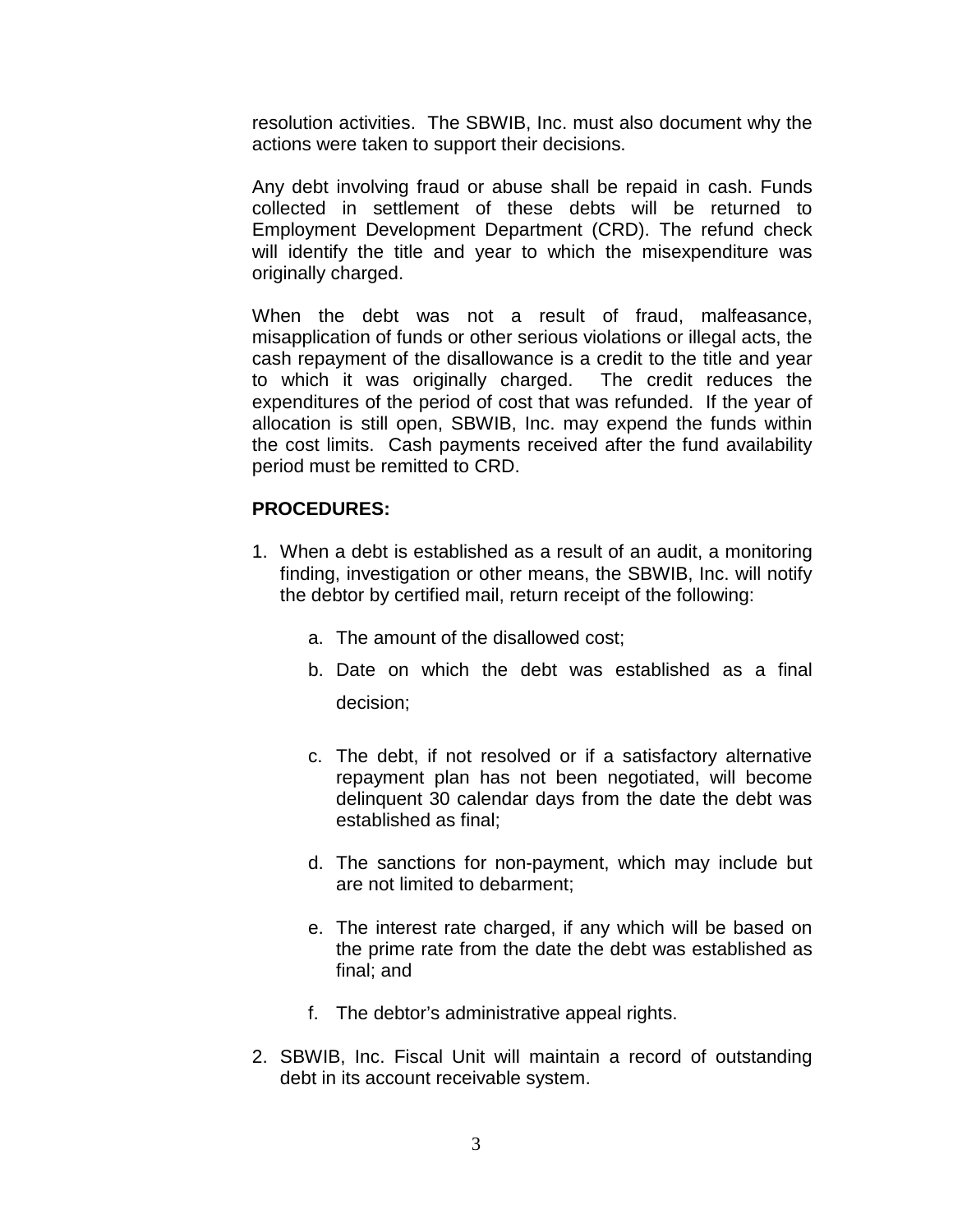- 3. SBWIB, Inc. standards and specifications for terminating, compromising, and litigating debts unless specifically stipulated in contract provisions will be the following: It is not our policy to compromise debts. Debts may proceed to litigation if no response is received within 30 days of the final debt collection letter. Debts will not be terminated unless approved by agreement with the Department of Labor (DOL) through EDD (CRD).
- 4. The SBWIB, Inc. will attempt to negotiate resolution of the debt or establish an agreed upon repayment schedule. Cash repayment from non-Federal funds is the preferred method of collection. Delinquent debts may be recovered by unilateral adjustment to payments, withholding of funds or litigation. If the debtor is a subrecipient/contractor who is willing and can demonstrate an inability to make full repayment, collections procedures may include installment payments, negotiated bilateral adjustment to payments, or provision of services of equal value in lieu of cash payments or offset against future funding.
- 5. The SBWIB, Inc. will establish and maintain a permanent record of all debt collection cases and their status. The record will document all actions taken and will include the Initial Determination letter, The Second Notice letter sent 30 days later, and a Final Notification letter sent 30 days following the date of the Second Notice letter:
	- a. Description of the specific debt and the basis upon which the debt owed to SBWIB, Inc. was determined.
	- b. Copies of each written notification, with certified mail return receipt of delivery, sent to the sub recipient/ contractor.
	- c. All other correspondence regarding the debt and its collection. This will include, but not limited to, notes, memos and/or transcripts of each discussion and/or meeting (telephone, e-mail, video conference, in-person or hearing) with representative of the sub recipient/contractor regarding the specific debt, its collection and/or repayment actions or plans.
	- d. A log identifying the current status of the case.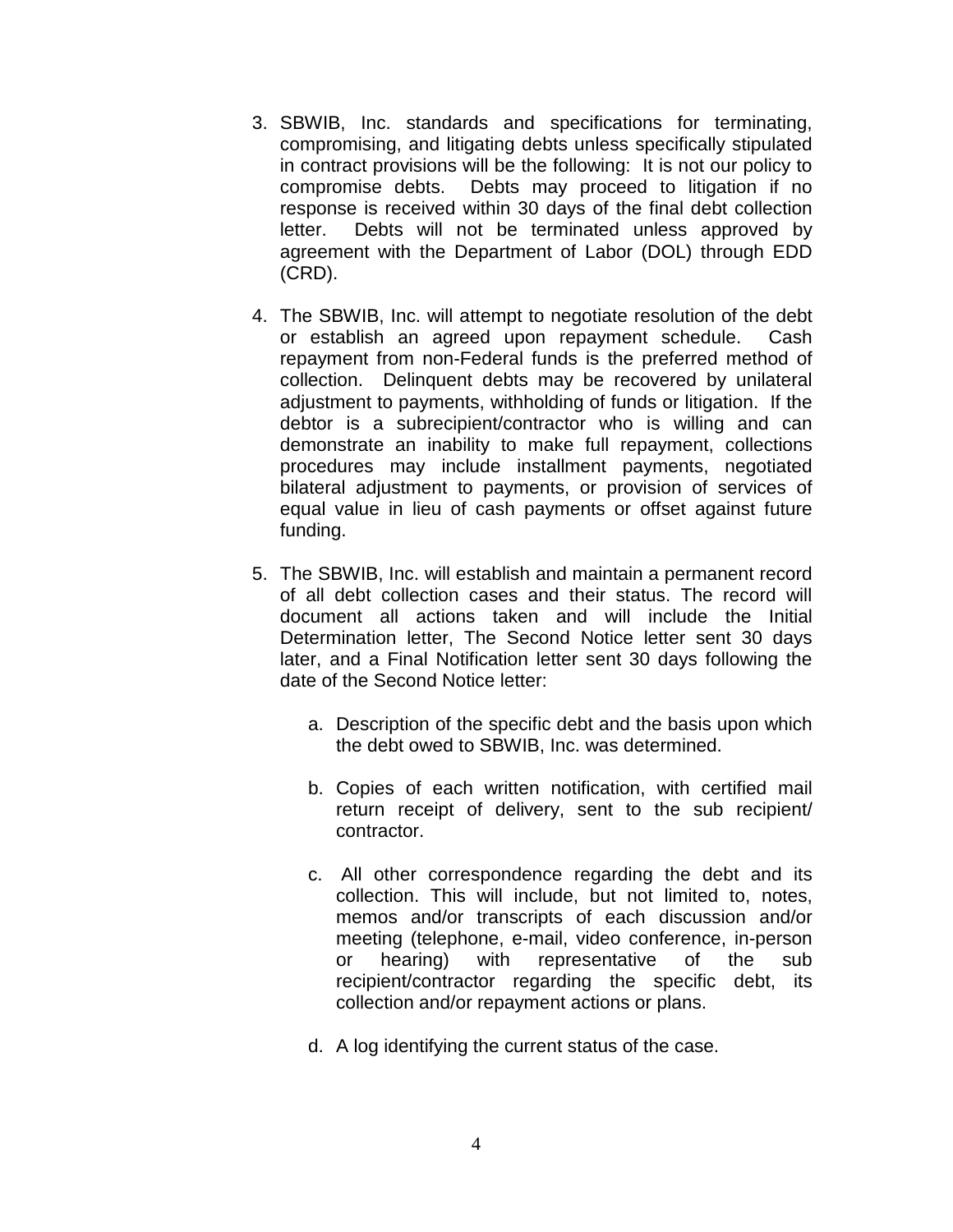- 6. If the debt is not repaid within thirty (30) days of the first notification, two (2) more follow-up letters will be sent to the debtor at 30 days intervals. At any time during the date of the initial notice to the third notification, the debtor may appeal the determination and/or enter into negotiation for the settlement of the debt. If an appeal has been lodged by the debtor, no further notification or collection action may be pursued until the appeal is settled.
- 7. If no appeal is filed, the debt is considered delinquent and legal action may be initiated or a second more strongly worded thirty (30) day notices may be sent. If no satisfactory resolution occurs at the end of the sixty (60) day period, a third and final collection letter will be issued.

The final collection letter will indicate that the SBWIB, Inc. will impose one or more of the following sanctions:

- a. Withholding payments due the subrecipient.
- b. Initiate litigation against the subrecipient.
- c. Withholding of future funding in accordance with the guidance at 29 CFR 97.36 (b).
- d. Termination of current agreements.
- e. Initiate debarment.
- 7. If the debt is not repaid as a result of the sanctions imposed above and it is still outstanding after the ninety (90)-day period, the SBWIB, Inc. will make a determination regarding other means of resolution. It may, at its own discretion, request that CRD submit a waiver of liability to the U.S. Department of Labor of any disallowed cost if it can be demonstrate that such a request would satisfy the requirement as outlined in 20CFR 683.730 of the WIOA regulations.
- 8. To be relieved of liability for a subrecipient's debt, SBWIB, Inc. will submit a written request that EDD seeks Department of Labor (DOL) agreement to forego collection action to CRD. Requests will include documentation and other demonstrations of facts showing compliance with WIOA Section 683.730. Mere statement of compliance and recitation of the criteria will not be submitted. Examples of appropriate documentation which may be included, but are not limited to, proof that debt collection letters were sent (e.g., returned certified mail receipts), litigation was conducted and withholding of funds was attempted. Without the prior approval of both CRD and DOL, SBWIB, Inc. will remain responsible for repayment of the entire debt.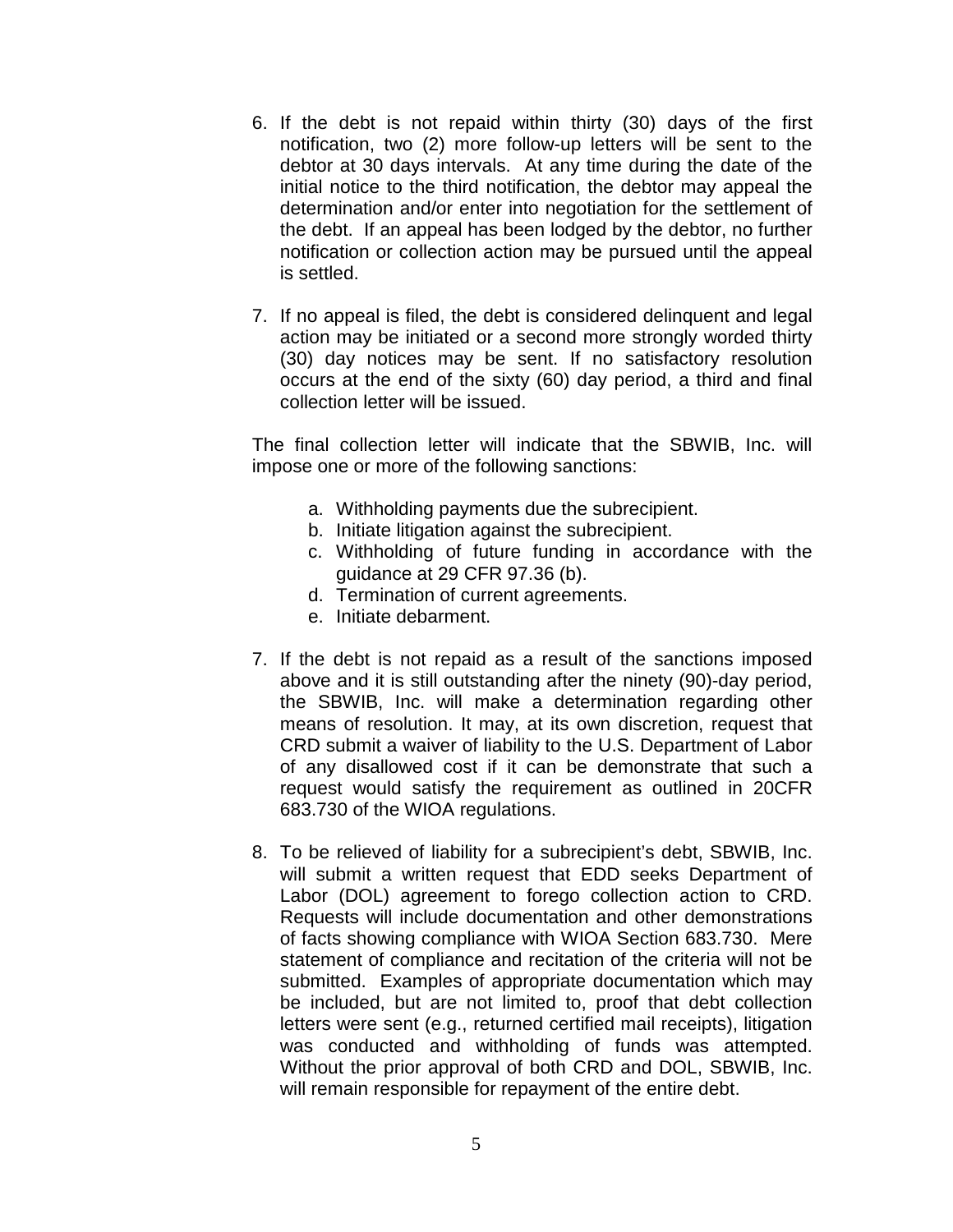Unless other arrangement have been documented and approved by CRD, SBWIB, Inc. and (when appropriate) the contractor, all WIOA debts must be paid within 30 calendar days of the date on which the debt was established as final. When the debtor is unable to make restitution in full, an installment repayment agreement may be negotiated. Installment repayment agreements will be of short duration, from 3 to 12 months, with a maximum of 36 months. The length of the repayment agreement will be negotiated based on the size of the debt and the debtor's ability to pay. The CRD must approve all installment repayment agreements.

The CRD will:

- Instruct the Fiscal Programs Division (FPD) to issue an invoice with payment due date and the interest charge, if any, to the local area once a final debt is established is established.
- Notify FPD to issue two additional invoices to the local area

at 30 calendar day intervals, when payment has not been received or a satisfactory alternative repayment plan has not been negotiated.

- Determine whether to use another method of collection if the debt is still outstanding after 90 calendar days. In making the determination, consideration will be given to the amount of the debt, the cost of further debt collection, the amount collected to day, and the probable success of pursuing further collection action.
- Notify the Chief Elected Official of each relevant unit of general local government, if the agreed upon payment is not received within the 90 calendar days after the date of the third invoice. When multiple units of general local government are designated as the local area, the liability of the invidual jurisdictions must be specified in a written agreement between the chief elected officials.

## **ACTION:**

Bring this directive to the attention of all affected staff and subrecipient.